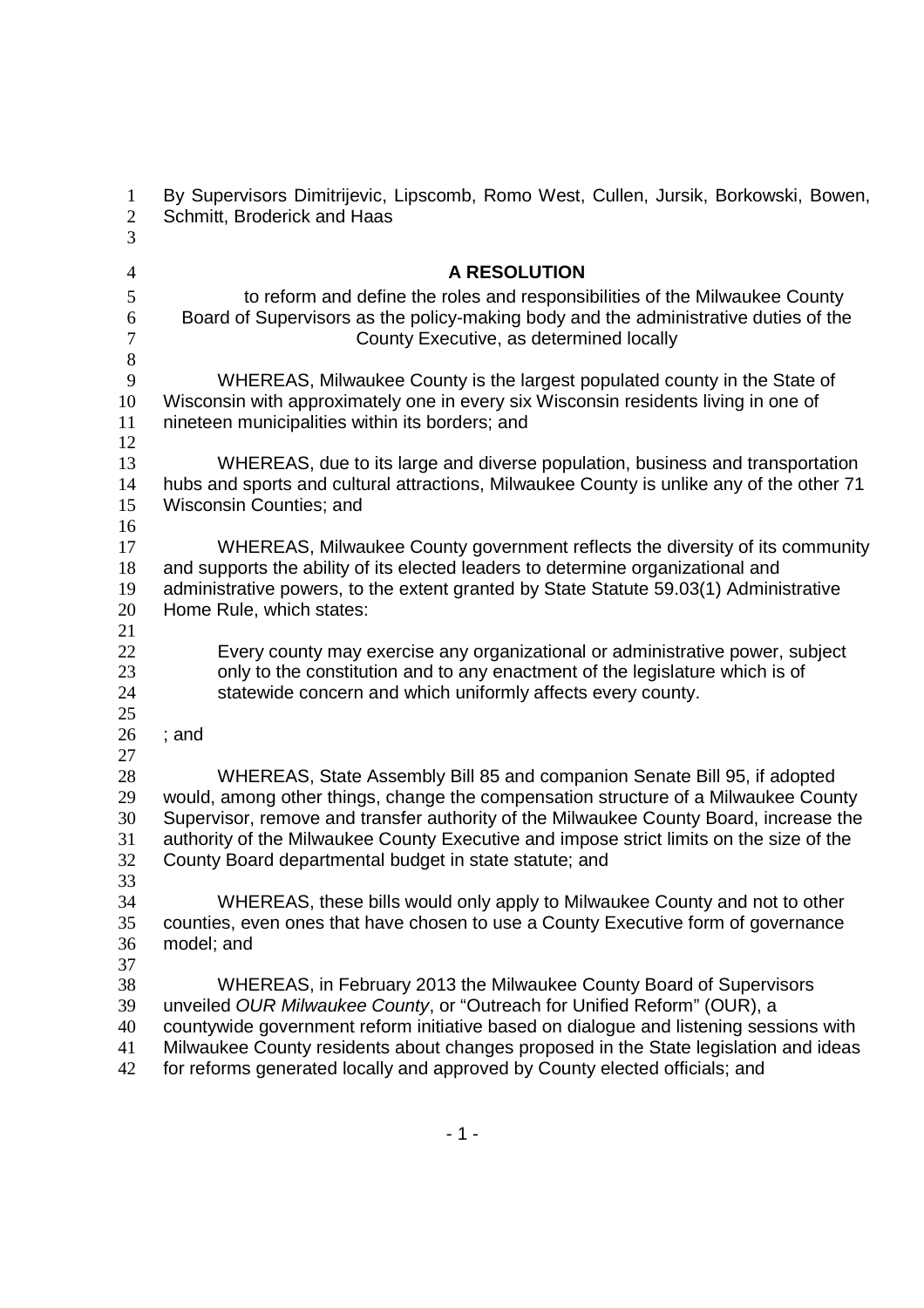WHEREAS, this package of reforms, developed at the local level, reflects suggestions and viewpoints from Milwaukee County residents, local and state government elected officials and others interested in meaningful reform; and **Local Control** BE IT RESOLVED, that the County Board of Supervisors does hereby support State Statute 59.03(1) Administrative Home Rule, which states: Every county may exercise any organizational or administrative power, subject only to the constitution and to any enactment of the legislature which is of statewide concern and which uniformly affects every county. ; and BE IT FURTHER RESOLVED, that the Milwaukee County Board of Supervisors hereby opposes AB 85 and SB 95 that preempts local control and imposes a public referendum on only a portion of the legislation while arbitrarily eliminating resources and oversight functions of the legislative body and conferring additional powers to the County Executive that are not given to any other Wisconsin County; and **County Board Composition, Compensation and Terms** BE IT FURTHER RESOLVED, that the Milwaukee County Board of Supervisors hereby pledges to reduce County Board Supervisor salaries by 20 percent, from approximately \$50,679 to \$40,543, and the Chairperson's from \$71,412 to \$57,130, beginning with the term commencing April 18, 2016; and BE IT FURTHER RESOLVED, that any increases in the salary of all county supervisors shall require a two-thirds vote of the board and shall be limited to the rate of inflation, as determined by the U.S. Department of Labor, Consumer Price Index – Urban, Milwaukee – Racine area, with the understanding that salaries, besides the County Board chairperson, shall not exceed the salary of state legislators; and BE IT FURTHER RESOLVED, that beginning with the 2016 term of office, Supervisors shall no longer receive pension service credit unless they voluntarily choose to pay the full normal cost of the pension benefit as determined by the actuary 80 and reported by the Comptroller and as allowable under state and federal law; and 82 BE IT FURTHER RESOLVED, that the County Board of Supervisors shall continue to be able to participate in the health insurance plan that is offered to County employees, but shall always pay a portion of the premium (i.e. monthly premiums, co- pays, co-insurance, deductibles, etc.) that is no less than the portion paid by state legislators, as determined by the Comptroller; and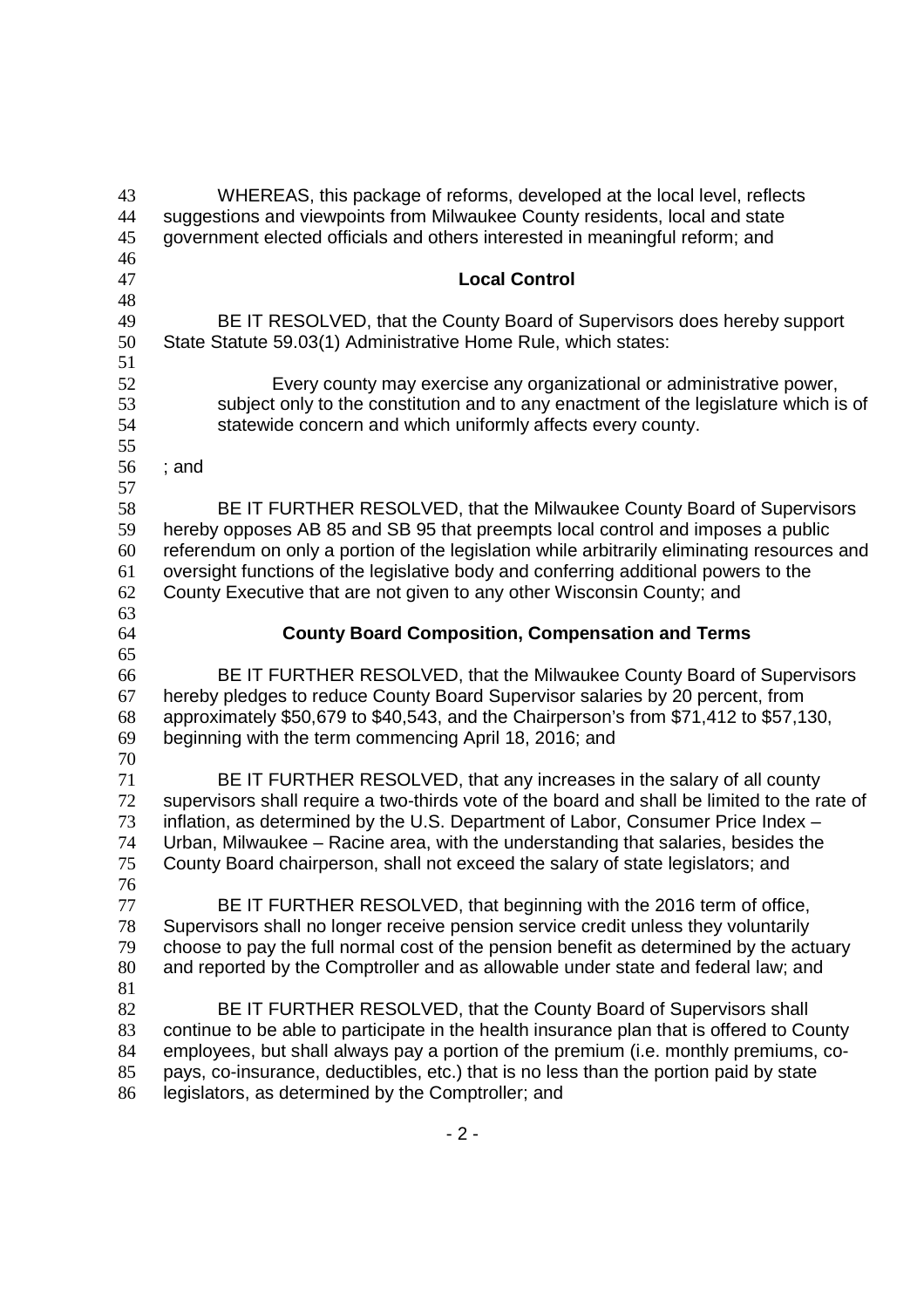BE IT FURTHER RESOLVED, that the Milwaukee County Board of Supervisors hereby directs Intergovernmental Relations staff to seek State legislation to reduce the term of office for Supervisors from four to two years beginning with the 2016 term; and BE IT FURTHER RESOLVED, that File No. 13-273, adopted March 21, 2013, which requested that the State of Wisconsin grant Milwaukee County the ability to downsize the number of supervisors between the decennial redistricting process by resolution or public petition, shall be considered by the County Board for the term beginning in 2016 if so granted; and **County Board Operating Budget/Staff/Procedures** BE IT FURTHER RESOLVED, that the County Board of Supervisors, through the chair of the department, will submit a 2014 budget request that includes a 50 percent overall budget reduction that includes a minimum reduction of approximately 50 percent of authorized and funded staff positions with other expense reductions to follow 102 beginning with the 2016 term when the components of this resolution are fully enacted; and BE IT FURTHER RESOLVED, that all allowable property tax savings generated through a reduction in the County Board operating budget shall be dedicated to county services; and BE IT FURTHER RESOLVED, that any future increases in appropriations within the County Board budget shall require a two-thirds vote of the County Board on Org. Unit – 1000 County Board unless a similar change is made which affects county departments, on a countywide basis in all other departments, as determined by the Comptroller; and BE IT FURTHER RESOLVED, that the County Board research staff positions, per past recommendations made in a 2003 report by the Greater Milwaukee Committee and a 2012 report by the County Comptroller, be transferred into the County's civil service system upon the approval of the Civil Service Commission, to strengthen the independence of staff providing fiscal and policy guidance to the County Board; and 121 BE IT FURTHER RESOLVED, that the County Board Chairperson shall refrain from referring files (reports, resolutions, ordinances, appointments, etc.) to more than one standing committee within one cycle unless required elsewhere in state law or county ordinances to eliminate the need for county staff and the public to attend multiple committee hearings; and BE IT FURTHER RESOLVED, that the Office of the Comptroller and Department of Administrative Services – Fiscal Affairs shall develop for 2014 a budgeting procedure

for legacy costs where the expense is abated out of departmental budgets and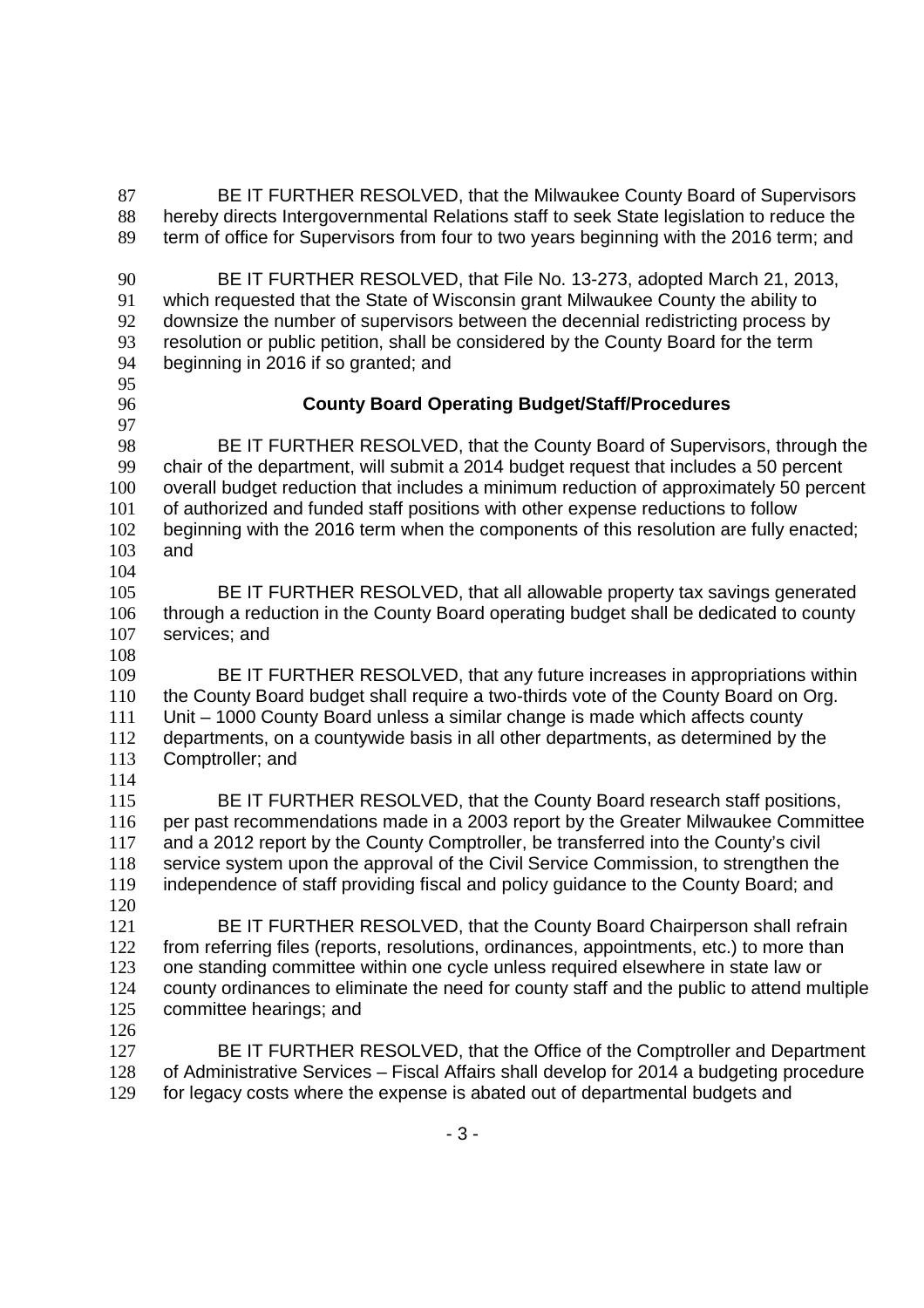presented centrally within Org. Unit 1950 – Employee Fringe Benefits, to reflect that these costs are an obligation of the county and not directly related to the actual cost to operate a particular department, program or service; and **Roles and Responsibilities of the County Board and County Executive** BE IT FURTHER RESOLVED, that the County Board of Supervisors hereby clarifies the roles of the executive and legislative branches of Milwaukee County government by affirming the County Board as the policy-making body of county government and the County Executive as the administrator and manager of day-to-day 140 operations of county government, responsible for carrying out polices adopted by the County Board through his/her management and supervision of the day-to-day operations of Milwaukee County; and BE IT FURTHER RESOLVED, that the department heads are managed and supervised by the County Executive and the County Board of Supervisors, as the 146 policy-making body, does not manage or supervise department heads; and BE IT FURTHER RESOLVED, that the County Board of Supervisors shall refrain from interfering in the day-to-day operations of Milwaukee County as both the County Board of Supervisors and the County Executive shall strive to best serve the public with the understanding that they may share differing viewpoints; and BE IT FURTHER RESOLVED, that while the County Executive has day-to-day control over department heads and staff, the County Board, to fulfill its policy-making and oversight responsibilities, has the right to make reasonable requests for information and/or attendance at County Board meetings to communicate as to the effectiveness and implementation of policy objectives set by the County Board; and BE IT FURTHER RESOLVED, that County Board members and staff may seek information from departmental staff to address constituent concerns or policy-making relating to the execution of their duties, but may not in any manner provide administrative direction to departments under the authority of the County Executive; and BE IT FURTHER RESOLVED, that by resolution the County Executive, subject to approval of the County Board, or the County Board, subject to the approval of the County Executive, shall have the authority to establish, eliminate or modify departments and subunits thereof as part of the annual budget process; and **Training** BE IT FURTHER RESOLVED, that the County Executive, County Board of Supervisors and their respective staffs shall participate in training that focuses on roles and responsibilities and shall be provided by an organization that has the expertise in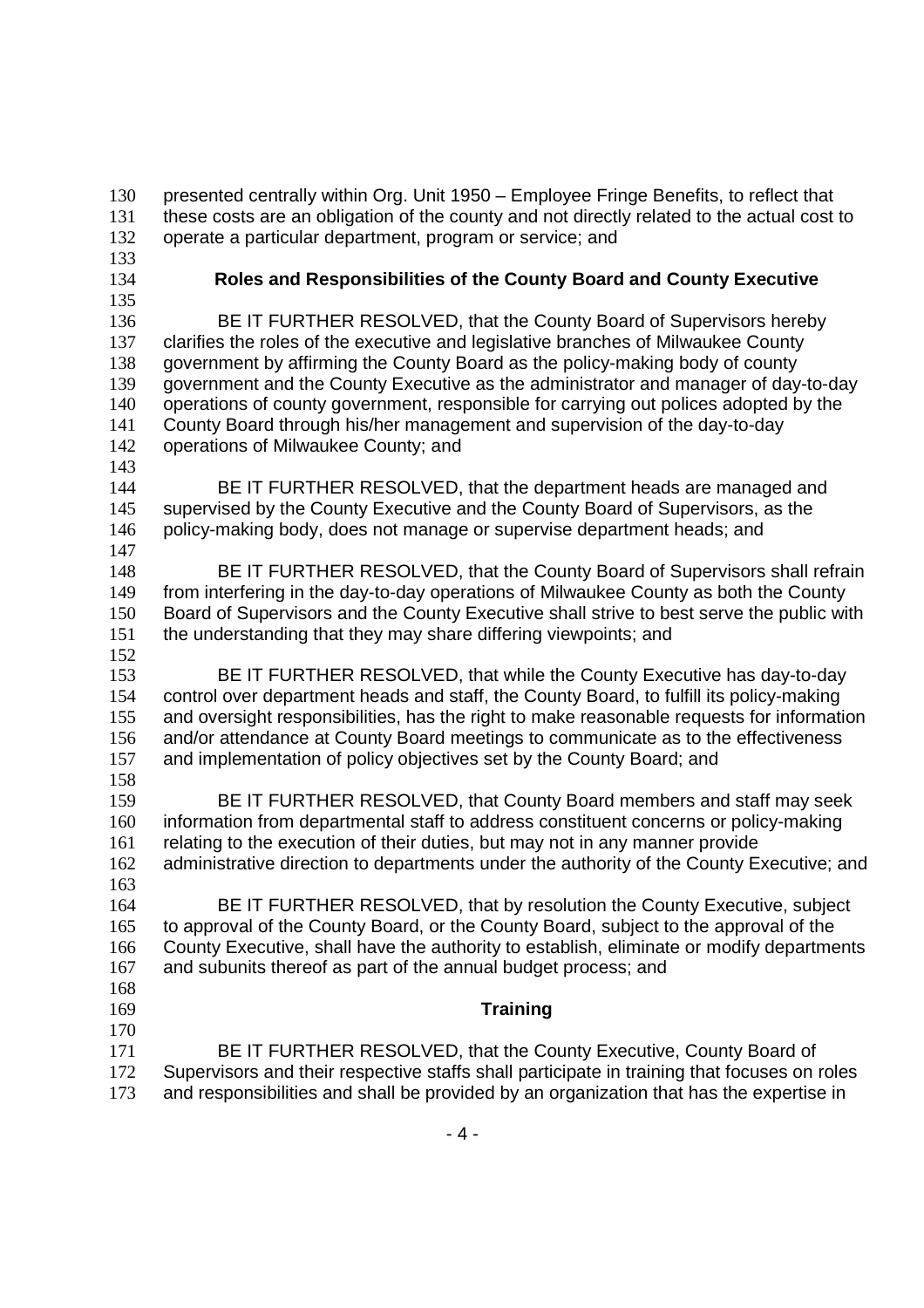the area and which can include department or other elected officials, with the initial training completed by September 1, 2013; and BE IT FURTHER RESOLVED, in addition, but not limited to, training will be provided on: 180 • county governance 181 • budgeting 182 • public records and open meetings laws 183 • parliamentary procedures 184 • rules of decorum 185 • conflict management 186 • cooperative decision making 187 · ethics ; and BE IT FURTHER RESOLVED, at least twelve (12) hours of training is mandatory for County Board Supervisors and County Board staff every two years within six (6) months after the election; and 194<br>195 BE IT FURTHER RESOLVED, the training is a condition of employment for County Board Supervisors and they shall participate in the training or shall lose his/her salary for the period of noncompliance; and BE IT FURTHER RESOLVED, the County Clerk is responsible for recording the attendance of all required participants which shall be provided as an informational report 201 to the County Board at the conclusion of the training period; and BE IT FURTHER RESOLVED, that in addition to the training outlined above, each department shall provide an informational session to the County Board of 205 Supervisors within three months or as soon as reasonable after the seating of a new board on their respective departments; these can be scheduled in large groups by functional area for ease of scheduling and administration; and BE IT FURTHER RESOLVED, that the training program shall be evaluated by 210 the Office of the Comptroller to ensure the efficacy of the program; and **County Clerk Roles and Responsibilities** BE IT FURTHER RESOLVED, that beginning in 2014, the County Clerk, per State Statute 59.23(2), shall assume control of all Committee Clerk and Committee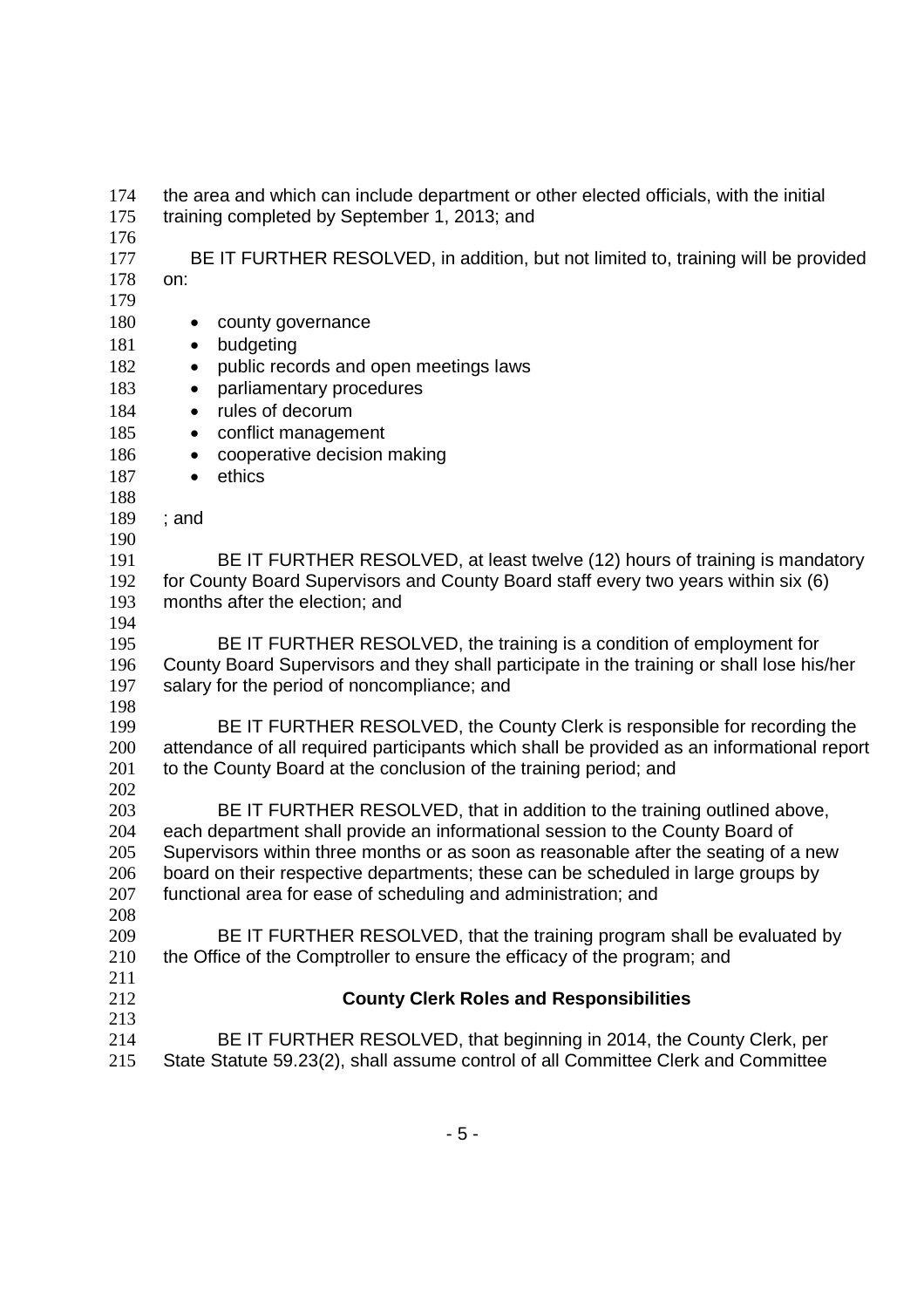| 218                                                                                                                                                                                                                                                                |  |
|--------------------------------------------------------------------------------------------------------------------------------------------------------------------------------------------------------------------------------------------------------------------|--|
| 219<br><b>Intergovernmental Relations</b><br>220                                                                                                                                                                                                                   |  |
| 221<br>BE IT FURTHER RESOLVED, that Intergovernmental Relations shall be<br>established as a separate, independent department with all related expenditures<br>222<br>223<br>beginning in 2014 that will serve both the County Executive and County Board and only |  |
| 224<br>advance policies that have been approved by the county; and<br>225                                                                                                                                                                                          |  |
| 226<br>BE IT FURTHER RESOLVED, that Intergovernmental Relations staff shall be<br>227<br>reclassified as part of the 2014 Adopted Budget to have two co-equal positions, one                                                                                       |  |
| position appointed by the County Executive and one by the County Board Chairperson,<br>228<br>to fulfill its duties and to speak with one voice to other units of government based on the<br>229<br>230<br>adopted policies approved by the county; and            |  |
| 231                                                                                                                                                                                                                                                                |  |
| 232<br>BE IT FURTHER RESOLVED, that the Milwaukee County Board of Supervisors<br>233<br>hereby directs Intergovernmental Relations staff to seek state legislation to remove                                                                                       |  |
| obsolete statutory provisions (as set forth in 2013 AB 85) relating to:<br>234                                                                                                                                                                                     |  |
| civil service procedure<br>235<br>$\bullet$                                                                                                                                                                                                                        |  |
| building inspector<br>236<br>$\bullet$                                                                                                                                                                                                                             |  |
| soil conservation<br>237<br>$\bullet$                                                                                                                                                                                                                              |  |
| 238<br>mosquito control<br>$\bullet$<br>239                                                                                                                                                                                                                        |  |
| professional baseball team<br>$\bullet$<br>licensing of cats<br>240<br>$\bullet$                                                                                                                                                                                   |  |
| design/build for a sheriff's training facility<br>241<br>$\bullet$                                                                                                                                                                                                 |  |
| 242                                                                                                                                                                                                                                                                |  |
| 243<br>; and                                                                                                                                                                                                                                                       |  |
| 244                                                                                                                                                                                                                                                                |  |
| 245<br>BE IT FURTHER RESOLVED, that the County Board of Supervisors does not                                                                                                                                                                                       |  |
| oppose a change to state statutes to provide the County Executive the authority in state<br>246                                                                                                                                                                    |  |
| statutes to hire and supervise outside counsel to assist with state-mandated child<br>247                                                                                                                                                                          |  |
| 248<br>enforcement activities; and                                                                                                                                                                                                                                 |  |
| 249                                                                                                                                                                                                                                                                |  |
| <b>Community Business Development Partners</b><br>250                                                                                                                                                                                                              |  |
| 251                                                                                                                                                                                                                                                                |  |
| 252<br>BE IT FURTHER RESOLVED, that County Board-Community Business                                                                                                                                                                                                |  |
| 253<br>Development Partners (Org. Unit 1040) shall be transferred to the Office of the                                                                                                                                                                             |  |
| Comptroller effective July 1, 2013 as a separate division within the independent office to<br>254                                                                                                                                                                  |  |
| administer the county's disadvantaged business enterprise (DBE) program; and<br>255<br>256                                                                                                                                                                         |  |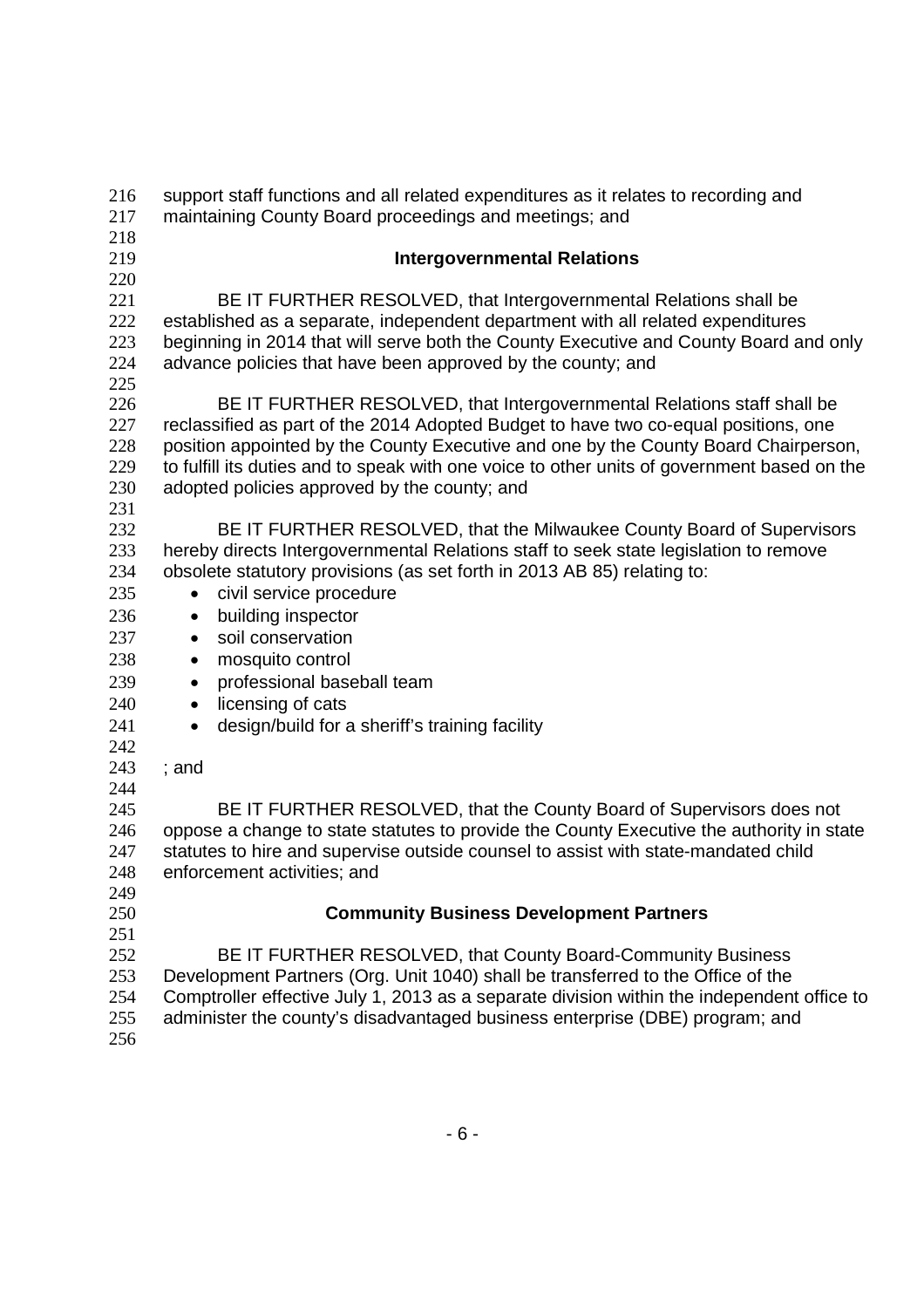| 257 | <b>Comptroller</b>                                                                         |
|-----|--------------------------------------------------------------------------------------------|
| 258 |                                                                                            |
| 259 | BE IT FURTHER RESOLVED, that the newly created Office of the Comptroller,                  |
| 260 | who serves as an independent officer overseeing all fiscal matters that provides critical  |
| 261 | analysis, guidance and advice to both the County Executive and County Board, shall         |
| 262 | identify staffing requirements and resources to policy-makers that enable the              |
| 263 | Comptroller to be fully engaged, especially during the preparation and adoption of the     |
| 264 | annual budget; and                                                                         |
| 265 |                                                                                            |
| 266 | <b>Corporation Counsel</b>                                                                 |
| 267 |                                                                                            |
| 268 | BE IT FURTHER RESOLVED, that the Milwaukee County Board of Supervisors                     |
| 269 | recognizes and reaffirms State Statute 59.42(2) that states in part:                       |
| 270 |                                                                                            |
| 271 | The corporation counsel shall be appointed by the county executive, with                   |
| 272 | the concurrence of a majority of the board and shall not serve at the pleasure of          |
| 273 | the county executive. The corporation counsel may be dismissed at any time by              |
| 274 | the county executive with the concurrence of a majority of the members-elect of            |
| 275 | the board. The corporation counsel may also be dismissed at any time by a                  |
| 276 | majority vote of the board. If the county executive vetoes an action by the board          |
| 277 | to dismiss the corporation counsel, the board may override the veto by a two-              |
| 278 | thirds vote of the members-elect of the board.                                             |
| 279 |                                                                                            |
| 280 | ; and                                                                                      |
| 281 |                                                                                            |
| 282 | <b>Contracting</b>                                                                         |
| 283 |                                                                                            |
| 284 | BE IT FURTHER RESOLVED, that the County Board of Supervisors hereby                        |
| 285 | increases the threshold of professional service contracts requiring County Board           |
| 286 | approval from \$50,000 to \$100,000; and                                                   |
| 287 |                                                                                            |
| 288 | BE IT FURTHER RESOLVED, that the Committee on Finance, Personnel and                       |
| 289 | Audit shall have jurisdiction of all professional service contracts unless otherwise       |
| 290 | prescribed by state or federal law; and                                                    |
| 291 |                                                                                            |
| 292 | BE IT FURTHER RESOLVED, that if the Committee on Finance, Personnel and                    |
| 293 | Audit has not taken an action on a professional service contract within forty-five (45)    |
| 294 | days after it was referred to them by the chairperson, then the Comptroller is authorized  |
| 295 | to act on the contract without County Board approval provided the requestor wishes to      |
| 296 | do so; and                                                                                 |
| 297 |                                                                                            |
| 298 | BE IT FURTHER RESOLVED, that the Comptroller is hereby requested to                        |
| 299 | examine all county contract procedures to determine if additional streamlining and         |
| 300 | efficiencies could be achieved for contract approvals, while ensuring that proper internal |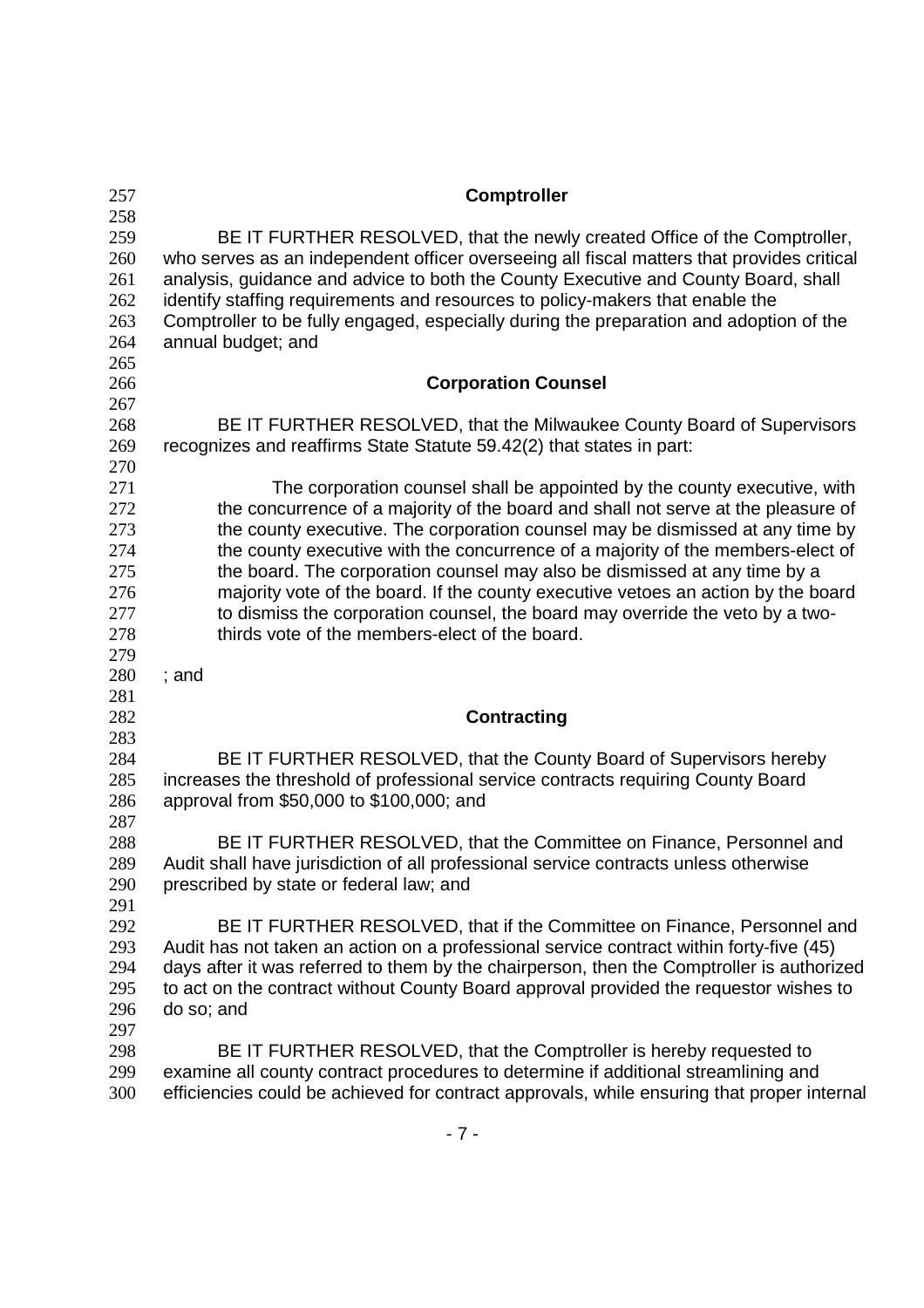controls and policy-maker oversight are maintained and present any recommendations to the County Board prior to October 1, 2013 so that any potential changes could be considered as part of the 2014 Adopted Budget; and BE IT FURTHER RESOLVED, that in addition to the above, the Comptroller is hereby requested to review the efficiency of the County Executive signing or countersigning contracts prior to it being effective; and BE IT FURTHER RESOLVED, that the County Board, as the policy-making body, maintains policy parameters for contracting and procurement to guide the county in contract negotiations; and **Labor Relations** BE IT FURTHER RESOLVED, that the County Board of Supervisors, upon approval of the related general ordinances, hereby transfers to the County Executive the charge of negotiating all matters arising under ch. 111, Wis. Stats, Employment Relations that are currently vested with the Committee on Finance, Personnel and Audit; and BE IT FURTHER RESOLVED, that the County Board, who must approve all collective bargaining agreements, shall be responsible for policy oversight and determining the parameters for the county's labor negotiations through the Committee on Finance, Personnel and Audit; and **Governance, Operational and Efficiency Audit** BE IT FURTHER RESOLVED, that File No. 13-155, adopted by the County Board on February 7, 2013, which seeks an independent audit of the county to identify additional efficiencies in areas related to governance and operations of the county, shall have a scope that includes, but is not limited to: **•** Identification of appropriate staffing levels 334 • Identification of the appropriate roles and responsibilities of the branches of government, including county departments Identification of organizational best practices Additional efficiency measures and recommendations for all branches of government ; and